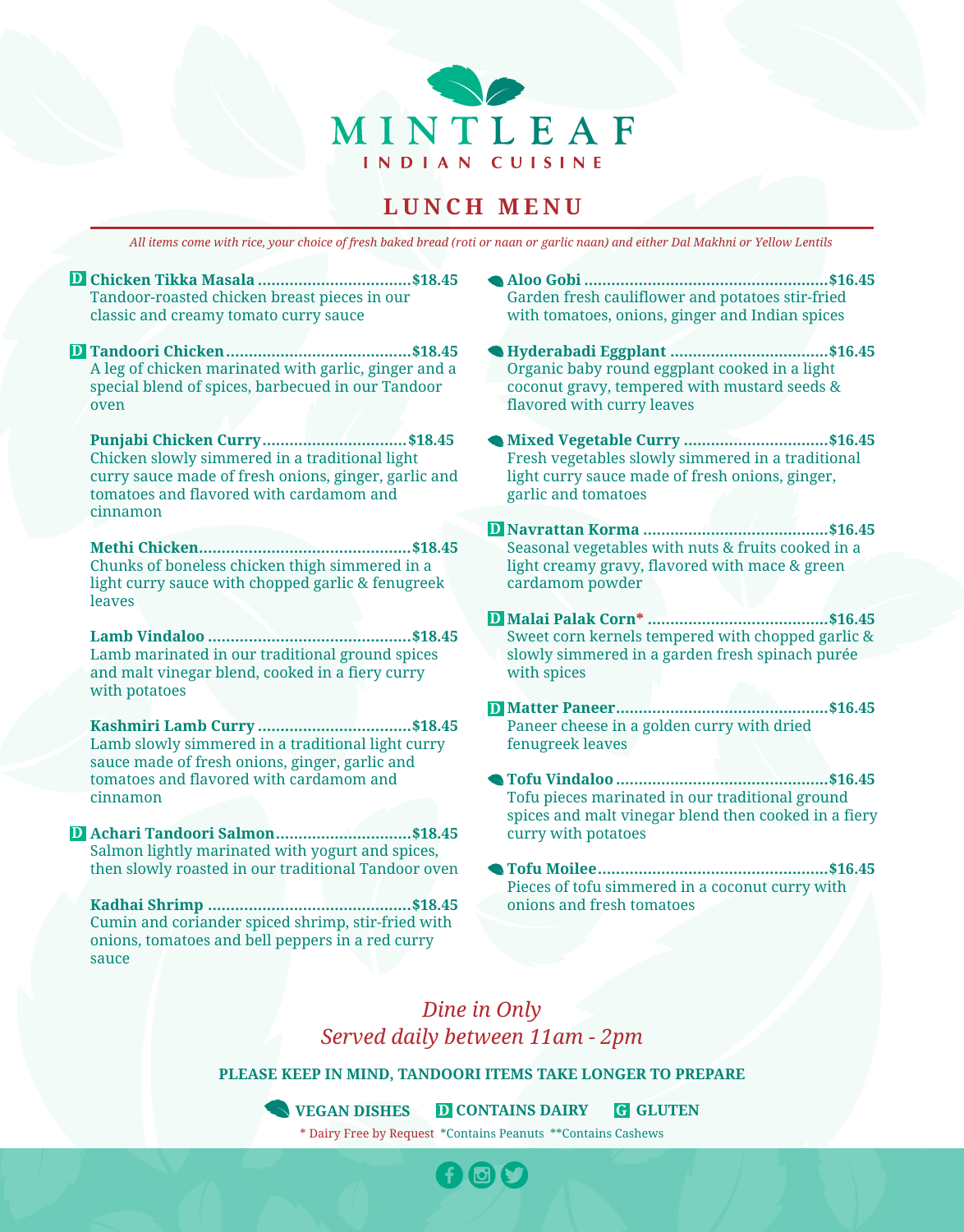

### **APPETIZERS**

**Vegetable Samosas ...................................... \$8.95 G G** Puff pastries stuffed with a mixture of spiced potatoes, green peas, chopped ginger and cilantro seeds

**Vegetable Pakoras....................................... \$8.95** Crispy cauliflower and potato fritters flavored with a special blend of spices and carom seeds, dipped in our special chickpea flour batter and lightly fried

**Chicken Pakoras........................................ \$11.95** Chicken breast strips seasoned with ginger and garlic, dipped in our special chickpea flour batter and lightly fried

**Shrimp Pakoras......................................... \$14.95** Tiger shrimp marinated with lemon juice, ginger, green chilies and cilantro, dipped in our special chickpea flour batter and lightly fried

**Bhel Puri\* .................................................... \$8.95 D G** A special Indian mixture of puffed rice, boiled potatoes, and tomatoes tossed in mint and tamarind chutneys

**Aloo Papri Chaat ......................................... \$9.95 D G** Crisp fried crushed dough wafers with boiled potatoes, chickpeas, dices of Persian cucumber, beaten yogurt, mint & tamarind chutney topped with sev & chopped cilantro

**Onion Bhajais ............................................. \$8.95** Shredded onion fritters seasoned with chopped ginger and Indian spices

- **Corn Malai Tikkis ...................................... \$10.95 D** Savory cakes made from a dough of corn, mozzarella cheese, boiled potatoes and red onions
- **Aloo Tikki with Chole................................ \$10.95** Savory croquettes of spiced boiled potatoes, chopped ginger & cilantro served with curried garbanzo
- **Crispy Vegetables in Hot Sauce ................ \$10.95** Crispy fried dumplings of diced cabbage, carrots, onions & French beans tossed in a fiery hot garlic sauce
- **Achari Tandoori Mushrooms ................... \$11.95 D** Fresh button mushrooms marinated in a special nigella seed spiced sauce, then slowly roasted in our traditional Tandoor oven and served with a fresh mint chutney
- **Paneer Shashlik......................................... \$12.95 D** Chunks of Paneer with green bell peppers & red onions marinated with yogurt & spices grilled in a tandoor oven, served with mint & tamarind chutney
- **Tandoori Mixed Vegetarian Platter ......... \$17.95 D** A mixed plate of tandoor roasted paneer, mushrooms and tofu

**Chicken 65.................................................. \$18.45** Deep fried chunks of boneless chicken thigh tossed in a chili-garlic sauce tempered with mustard seeds & curry leaves

**Tandoori Mixed Meat Platter ................... \$26.95 D** A mixed platter of Tandoori Chicken, Lamb Boti Kabobs, and tender pieces of Chicken Tikka

### **SALADS**

- **Kachumber Salad ...................................... \$10.95** Chopped romaine hearts with cucumbers, roma tomatoes and red onions tossed in a light lemon dressing
- **Romaine & Feta Cheese Salad................... \$10.95 D** Romaine hearts with teardrop tomatoes & kalamata olives topped with feta cheese in a fresh lemon-mint dressing
- **Tofu Tikka Salad ....................................... \$12.95 D** Marinated pieces of tofu barbequed in our traditional Tandoor oven, char-broiled in a classic curry and served over fresh romaine lettuce
- **Kale & Chicken Tikka Salad ...................... \$13.95 D** Tandoor roasted cubes of chicken breast served with organic baby kale, raspberries, candied walnuts & avocado drizzled with a citrus-mace dressing
- **Kale Salad with Tandoori Shrimps........... \$13.95 D** Tandoori grilled tiger shrimp served on a bed of organic baby kale, teardrop tomatoes, roasted pine nuts & avocado drizzled with balsamic vinaigrette

**VEGAN DISHES D CONTAINS DAIRY G GLUTEN**

\* Dairy Free by Request \*Contains Peanuts \*\*Contains Cashews

**POLA**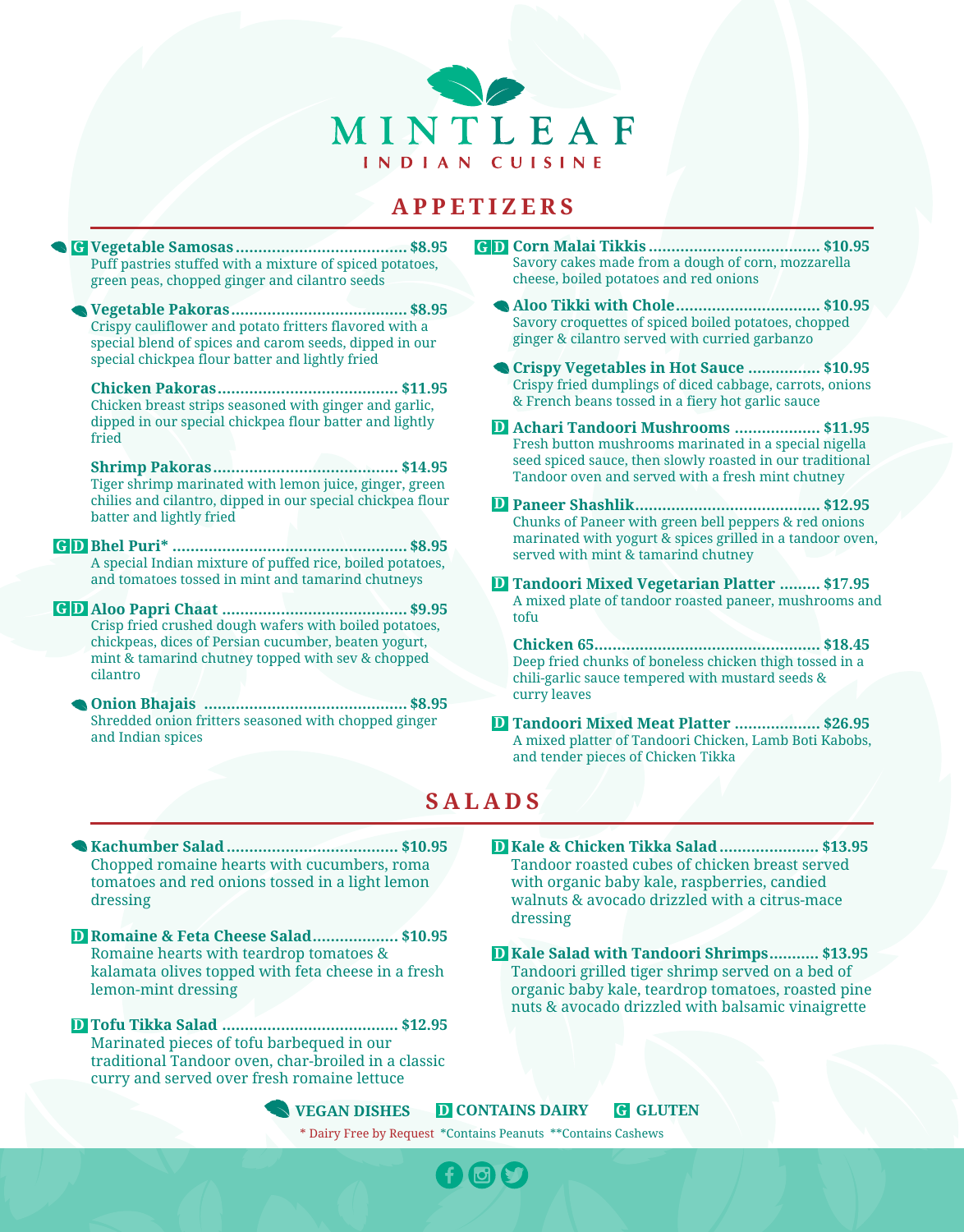

# **CHICKEN ENTR É E S**

- **Mint Leaf Chili Chicken ............................ \$20.95 G**Chicken breast stir-fried with green onions, and our special blend of chiliies and spices
- **Tandoori Chicken...... Half: \$20.95 | Full: \$36.95 D** Spring chicken marinated with garlic, ginger and a special blend of spices, barbequed in our tandoor oven
- **Chicken Tikka Masala ............................... \$21.85 D** Tandoor-roasted chicken breast pieces in our classic and creamy tomato curry sauce
- **Classic Chicken Tikka ............................... \$20.95 D** Tender chicken breast pieces marinated in a special blend of ginger and garlic spices, roasted in our tandoor oven
- **Chicken Kalimirch Tikka .......................... \$20.95 D** Tender pieces of chicken thigh marinated with ginger & garlic paste, yogurt, sesame paste & ground black pepper, roasted in our tandoor oven
- **Green Herb Chicken Tikka ....................... \$20.95 D** Tender pieces of chicken breast marinated in a mint, basil and marjoram yogurt sauce, roasted in our tandoor oven
- **Chicken Saag\*............................................ \$20.95 D** Chicken pieces slowly simmered in a garden fresh spinach curry spiced with garlic and ginger
- **Chicken Korma\*\*....................................... \$20.95 D** Chicken cooked in a light, creamy and traditional yellow curry sauce with a touch of cashews
	- **Chicken Vindaloo ...................................... \$20.95**  Chicken marinated in our traditional ground spices and malt vinegar blend, cooked in a fiery curry and served with potatoes
	- **Methi Chicken............................................ \$20.95**  Chunks of boneless chicken thigh simmered in a light curry sauce with chopped garlic & fenugreek leaves
	- **Hyderabadi Chicken Curry ....................... \$20.95**  Chicken simmered in a coconut curry with onions, tomatoes and curry leaves
	- **Punjabi Chicken Curry.............................. \$20.95**  Chicken slowly simmered in a traditional light curry sauce made of fresh onions, ginger, garlic and tomatoes and flavored with cardamom and cinnamon

### **PLEASE KEEP IN MIND, TANDOORI ITEMS TAKE LONGER TO PREPARE**

\* Dairy Free by Request \*Contains Peanuts \*\*Contains Cashews **VEGAN DISHES D CONTAINS DAIRY G GLUTEN**

GO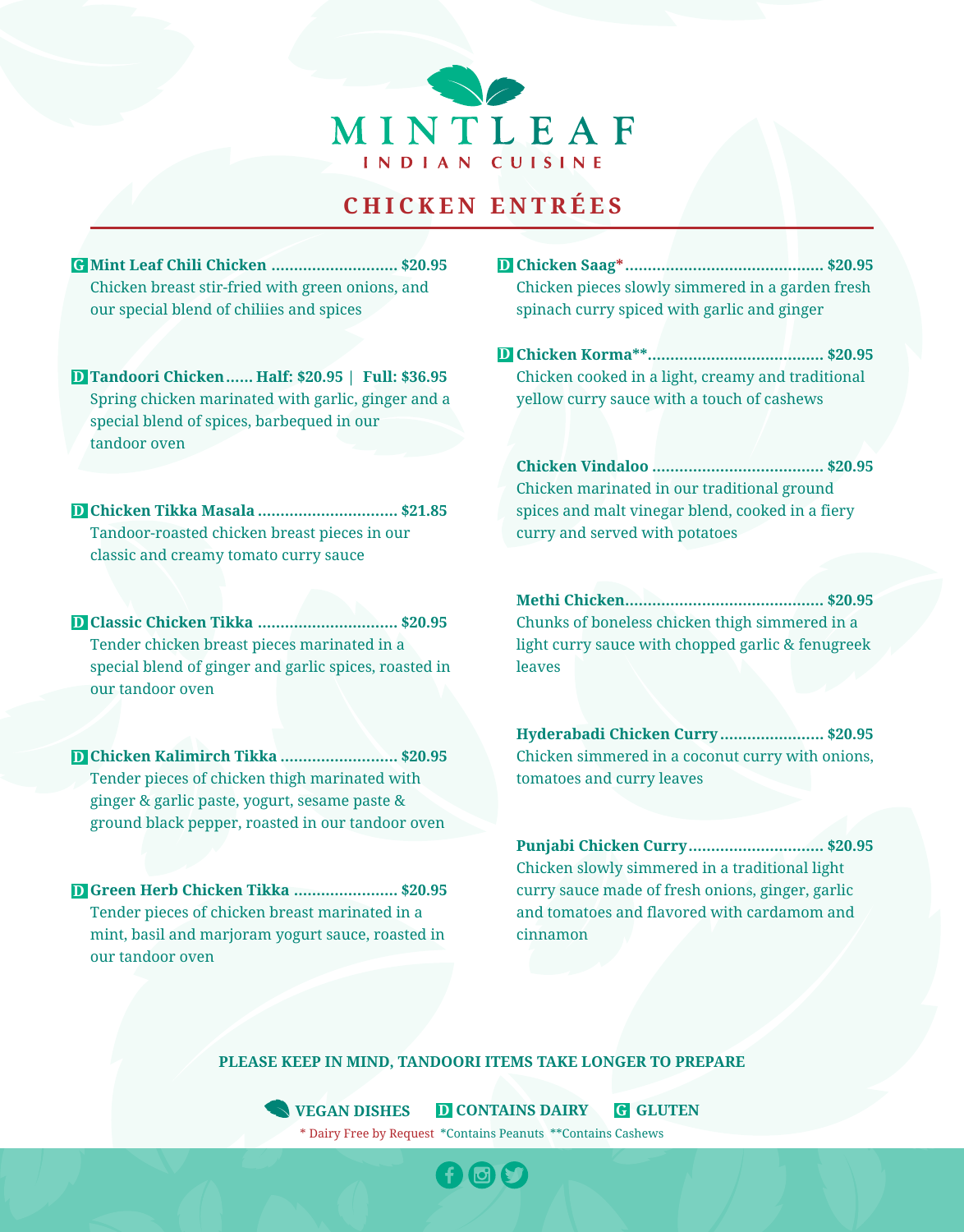

**Lamb Tikka Masala ................................... \$21.95 D D** Tandoor-roasted lamb pieces in our classic and creamy tomato curry sauce

**Lamb Saag\*................................................ \$21.95 D** Lamb pieces slowly simmered in a garden fresh spinach curry spiced with garlic and ginger

**Achari Lamb Korma.................................. \$21.95** A semi-dry lamb cooked with ginger, onion, turmeric. Tempered with mustard seeds & carom seeds

**Lamb Vindaloo .......................................... \$21.95** Lamb marinated in our traditional ground spices and malt vinegar blend, cooked in a fiery curry and served with potatoes

**Kadhai Lamb ............................................. \$21.95** Cumin and coriander spiced lamb, stir -fried with onions, tomatoes and bell peppers in a red curry sauce

**Coconut Lamb Curry................................. \$21.95** Boneless pieces of lamb simmered in a coconut curry with onions, tomatoes, ginger, garlic and fennel

**Kashmiri Lamb Curry ............................... \$21.95** Lamb slowly simmered in a traditional light curry sauce made of fresh onions, ginger, garlic and tomatoes and flavored with cardamom and cinnamon

**Lamb Boti Kabob....................................... \$21.95 D** A kabob of boneless lamb with spices and herbs, roasted in our tandoor oven

**Tandoori Lamb Chops............................... \$26.95 D** New Zealand lamb chops marinated in black pepper, ginger and a special blend of spices, barbequed in our tandoor oven

# **LAMB ENTR É E S SEAFOOD ENTR É E S**

- **Fish Tikka Masala...................................... \$21.95** Tandoor roasted filet of fish in our classic and creamy tomato curry sauce
- **Shrimp Tikka Masala ................................ \$22.95 D** Tandoor roasted shrimp in our classic and creamy tomato curry sauce
- **Shrimp Saag\* ............................................. \$22.95 D** Shrimp slowly simmered in a garden fresh spinach curry spiced with garlic and ginger
- **Tandoori Tiger Shrimp ............................. \$22.95 D** Tiger Shrimp marinated in black pepper, ginger and a special blend of spices, barbequed in our tandoor oven

**Seafood Medley ......................................... \$24.95** Pan seared scallops, shrimps, salmon & catfish in a mustard tempered coconut sauce flavored with curry leaves

**Goan Shrimp Curry ................................... \$23.95** Shrimp slowly simmered in a traditional Goan curry sauce made of a coconut milk base and flavored with curry leaves and tomatoes

**Goan Salmon Curry................................... \$23.95** Boneless filet of salmon slowly simmered in a traditional Goan curry sauce made of a coconut milk base and flavored with curry leaves and tomatoes

**Kadhai Scallops ......................................... \$23.95** Cumin and coriander spiced scallops, stir-fried with onions, tomatoes and bell peppers, in a red curry sauce

**Achari Tandoori Salmon........................... \$23.95 D** Salmon lightly marinated with yogurt and spices, then slowly roasted in our traditional tandoor oven

**Tandoori Seafood Platter.......................... \$24.95 D** A combination tandoori platter of offshore bounty... flavorful kababs of scallops, tiger shrimp, pink salmon & catfish. Served with mint & tamarind chutney

\* Dairy Free by Request \*Contains Peanuts \*\*Contains Cashews **VEGAN DISHES D CONTAINS DAIRY G GLUTEN**

**DIA**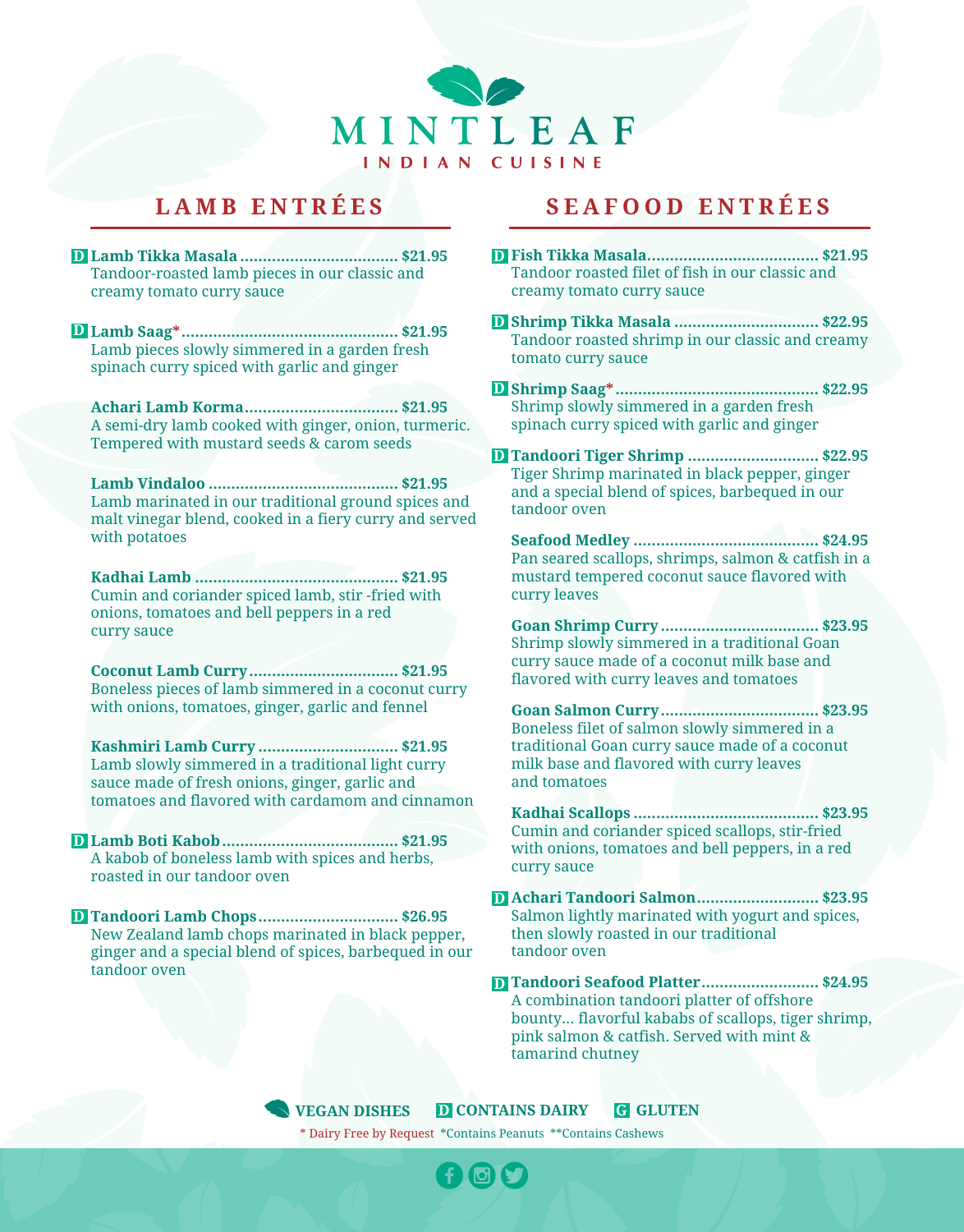

### **VEGETARIAN ENTR É E S**

- **Paneer Tikka Masala................................. \$18.95 D** Tandoor-roasted paneer pieces in our classic and creamy tomato curry sauce
- **Aloo Gobi ................................................... \$17.95** Garden fresh cauliflower and potatoes stir-fried with tomatoes, onions, ginger and Indian spices
- **Channa Masala .......................................... \$16.95**  Garbanzo beans cooked with freshly ground spices, 2 onions, fresh tomatoes and ginger
- **Saag Paneer\*.............................................. \$18.95 D** Paneer cheese slowly simmered in a garden fresh spinach curry spiced with garlic and ginger
- **Wild Mushroom & Spinach Curry ............ \$20.95** Assorted wild mushrooms sauted with organic baby spinach, served with a baby basil nan in a coconut curry sauce
- **Saag Aloo\*.................................................. \$17.95 D** Classic Indian potatoes slowly simmered in a garden fresh spinach curry spiced with garlic and ginger
- **Okra Masala .............................................. \$17.95** Garden fresh okra cooked with freshly ground spices, onions, fresh tomatoes and ginger
- **Mushroom Matter ..................................... \$18.95 D** Fresh button mushrooms and green peas in a golden curry with kasoori methi (dried fenugreek leaves)
- **Matter Paneer............................................ \$18.95 D** Paneer cheese in a golden curry with kasoori methi (dried fenugreek leaves)
- **Aloo Methi ................................................. \$16.95**  Pieces of potatoes sautéed with fenugreek leaves and flavored with cumin and chopped ginger
- **Malai Kofta\*\*............................................. \$18.95 D** Soft Indian cheese dumplings cooked in a mild onion-tomato sauce and finished with a touch of cashews
- **Baingan Bhartha........................................ \$17.95**  Charcoal-smoked eggplant simmered with chopped onions, ginger and tomatoes, finished with cilantro
- **Hyderabadi Baby Eggplant ....................... \$17.95**  Organic baby round eggplant cooked in a light curry leaves flavored gravy with coconut milk, tempered with mustard seeds
- **Dal Makhni ................................................ \$16.95 D** Whole black lentils simmered overnight with fresh tomatoes and a touch of cream
- **Dal Tadkewali............................................ \$16.95**  A combination dal of Indian moong and masoor lentils with chopped garlic, onions and tomatoes, flavored with cumin and fresh cilantro
- **Mixed Vegetable Curry ............................. \$17.95**  Fresh vegetables slowly simmered in a traditional light curry sauce made of fresh onions, ginger, garlic and tomatoes

## **TOFU ENTR É E S**

- **Tofu Tikka Masala..................................... \$16.95 D** Tandoor-roasted tofu pieces in our classic and creamy tomato curry sauce
- **Masala Grilled Tofu................................... \$16.95 D** Grilled tofu marinated in yogurt, ginger and our special blend of Indian spices
- **Wok-Fried Masala Tofu ............................ \$16.95** Tender pieces of tofu stir-fried with bell peppers, onions, tomatoes and fresh cilantro
- **Tofu Vindaloo ............................................ \$16.95** Tofu pieces marinated in our traditional ground spices and malt vinegar blend, cooked in a fiery curry and served with potatoes
- **Tofu Moilee................................................ \$16.95** Pieces of tofu simmered in a coconut curry with onions and fresh tomatoes

**VEGAN DISHES D CONTAINS DAIRY G GLUTEN**

\* Dairy Free by Request \*Contains Peanuts \*\*Contains Cashews

**POLA**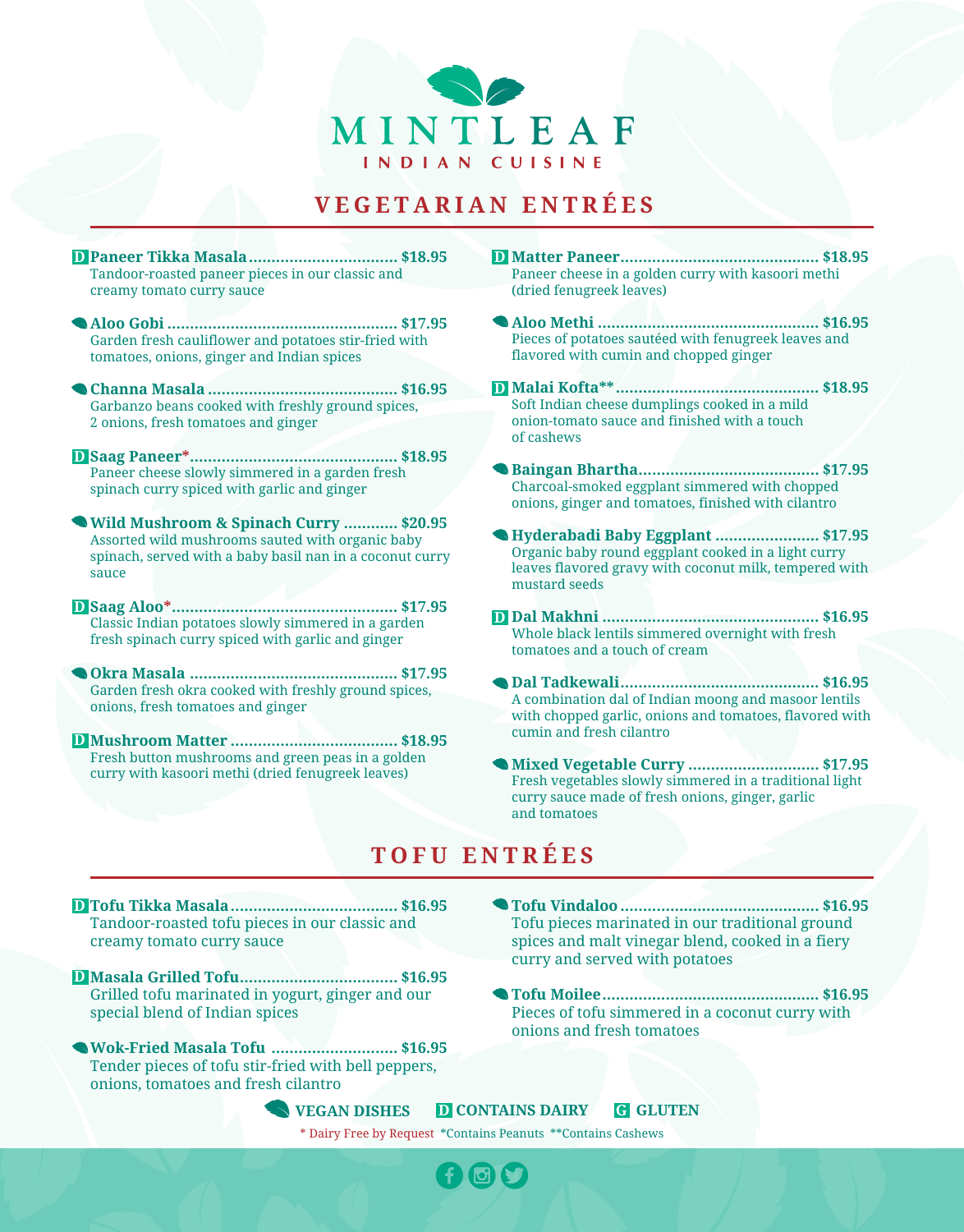

### **BREADS**

- **RICE Tandoori Roti .................................................\$5.45 Mozzarella and Roasted Pine Nuts Naan ......\$7.95 G G D** Traditional flat, unleavened bread, made with whole wheat flour and baked in our wood-fired earthen oven **Aloo Paratha\* .................................................\$6.95 Feta Cheese and Olive Naan ..........................\$7.95 G G D D** An Indian flat bread stuffed with sliced potato, green peas and fresh herbs **Lacha/Ajwaini Paratha\*.................................\$6.95 Three Cheese Naan.........................................\$7.95 G G D D** Whole wheat flat bread either flavored with carom seeds or plain **Mint Paratha\* .................................................\$6.95 Kashmiri Naan\*\* ............................................\$7.95 G G D D** A multilayered whole wheat flour bread topped with chopped fresh mint **Traditional Naan ............................................\$5.45 Chicken Keema Naan .....................................\$7.95 G G D D** Raised flour bread baked in our traditional tandoor oven **Garlic Naan..................................................... \$6.45 G D** Raised flour bread brushed with clarified butter and topped with fresh garlic and cilantro **Chili Garlic Naan ............................................\$6.45 D G** Raised flour bread topped with chopped fresh garlic & jalapeño **D G** Basil and Mozzarella Cheese Naan................\$7.95 Raised flour bread with mozzarella cheese and fresh basil leaves Raised flour bread with shredded mozzarella cheese and roasted pine nuts Raised flour bread brushed with clarified butter and stuffed with feta cheese and kalamata olives Raised flour bread stuffed with cheddar, mozzarella & feta cheese Raised flour bread brushed with clarified butter and stuffed with almonds, cashews and maraschino cherries Raised flour bread glazed with clarified butter and stuffed with classic chicken tikka keema, chopped ginger and fresh cilantro **Brown Rice...................................................... \$6.45 Vegetable Biryani\* ....................................... \$19.95 G D** Classic brown rice steamed to perfection Saffron flavored basmati rice and seasonal vegetables slow cooked in a traditional dum pukht
	- **Basmati Rice ...................................................\$6.45 D** Plain pearl basmati rice steamed to perfection
- **Green Pea Pulao\*\*..........................................\$7.45 G D** Flavorful basmati rice dish with green peas, cumin seeds and fried onions
- **Chicken Biryani\* .......................................... \$21.95 G D** Saffron flavored basmati rice and special cuts of chicken, slow cooked in a traditional dum pukht
- **Lamb Biryani\* .............................................. \$22.95 G D**Saffron flavored basmati rice and special cuts of lamb, slow cooked in a traditional dum pukht

**VEGAN DISHES D CONTAINS DAIRY G GLUTEN**

\* Dairy Free by Request \*Contains Peanuts \*\*Contains Cashews